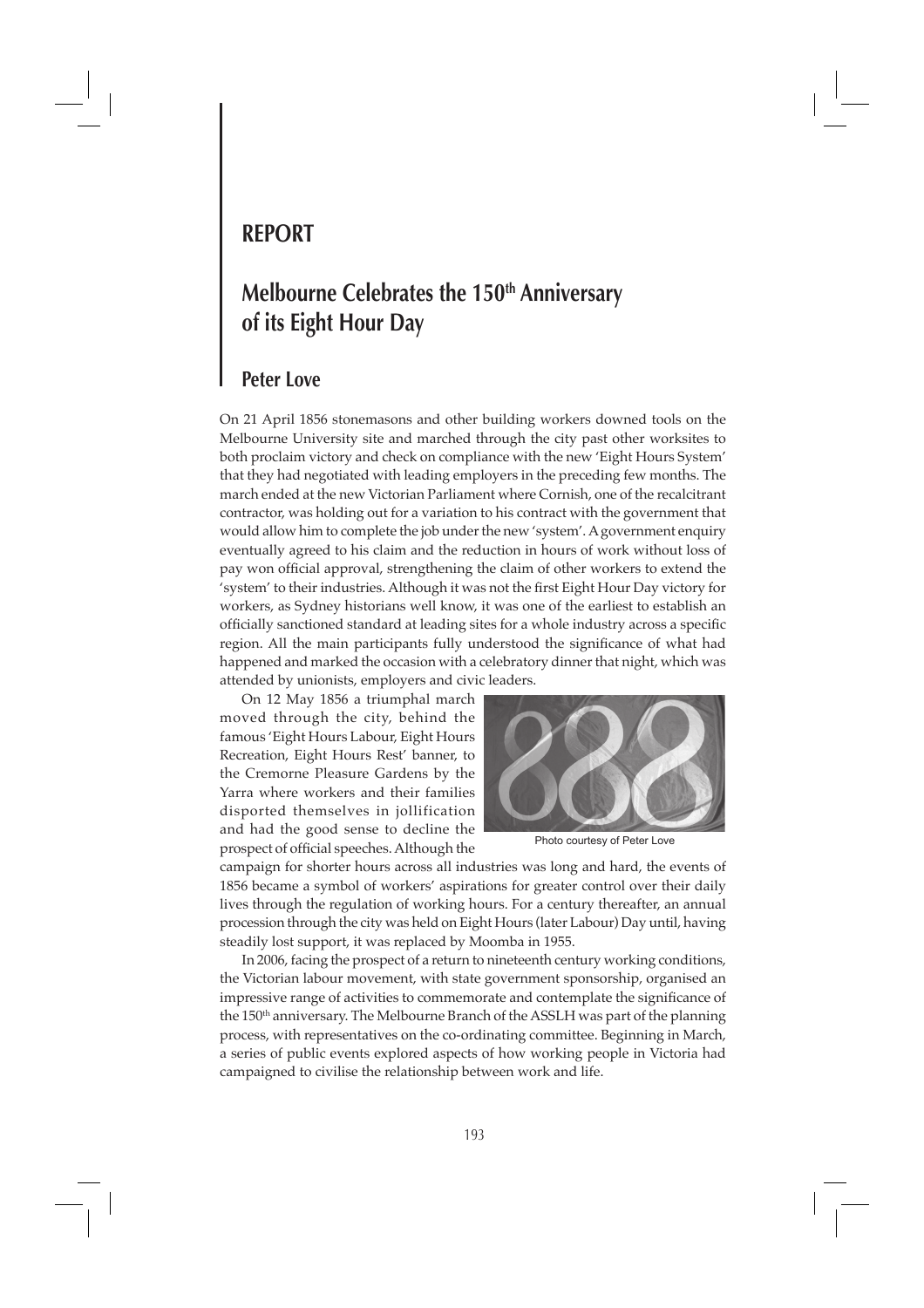#### **Exhibitions**

During the March-May period there were enough exhibitions to keep the working class culture vulture out most nights of the week. The University of Melbourne's Ian Potter Museum of Art presented a collection of material from the University's Archives on the political and industrial origins of the Eight Hour Day movement entitled 'Under the Burning Sun of the Colony: The Eight Hour Movement'. The University's place in the movement was acknowledged earlier when the Vice-Chancellor presided over the official opening of the celebration program in the Old Law Quad, where workers downed tools in April 1856. The Melbourne Museum curated an impressive exhibition of trade union banners, many of which had been restored with the help of special grants made available by the Victorian Ministry for the Arts. There was added significance in this since a recent alteration to the State's Heritage legislation allowed artefacts, not just buildings or historic sites, to be listed on the Heritage Register, and the first such listing was of these trade union banners. Between February and November a travelling exhibition 'It's About Time! The 8 Hour Day 1856-2006', emphasising working time as an enduring issue, has appeared in major regional centres throughout Victoria. A related exhibition at the State Library of Victoria on 'Naked Democracy: Governing Victoria 1856-2006' established a connection between the Chartism inherent in the Eight Hours campaign and the events leading up to the granting of Self-Government for the Colony. There were several smaller, though no less engaging, exhibitions including Grant Hobson's photographic images of work during the 1990s recession at the Centre for Contemporary Photography. John Ellis' documentary photos of street demonstrations and labour activists, most of which are in the University of Melbourne Archives' collection, went on show at the Counihan Gallery under the title 'Speak Out'. The RMIT Gallery presented historical artefacts on the 'RMIT, the Working Men's College and the Eight Hour Day', while the Australian Centre for the Moving Image provided one of the more imaginative events with an interactive display '888: Work and Play' where visitors were able to manipulate animated characters into different rates of activity according to whether they were at work, rest or play. The trick was to achieve a sustainable balance.

#### **Performances**

The theatrical performances were perhaps the most engaging of all the events in the program. 'We Built This City', presented by the Melbourne Workers Theatre at the Spotswood Pumping Station, featured a big cast of unionists on percussion, Mark Seymour (ex-Hunters and Collectors) leading a rock band with a massed ensemble of guitars and the Victorian Trade Union Choir. But perhaps the most startling element of the performance was the 'dance' of heavy earthmoving machinery to a heavy metal accompaniment. University of Melbourne students took Studs Terkel's stories of ordinary people's jobs and set them to music in a lively and moving show that reminded the audience of the simple satisfactions and everyday indignities of 'Working'. At the Trades Hall, Danny Spooner led a group of folk singers through a musical and visual exploration of 'The 8 Hour Day, Goldfields Management and Anti-Transportation: Reform by Protest in Early Melbourne'. Backed by the ubiquitous Trade Union Choir, it revived many half-forgotten political songs of working people and the labour movement.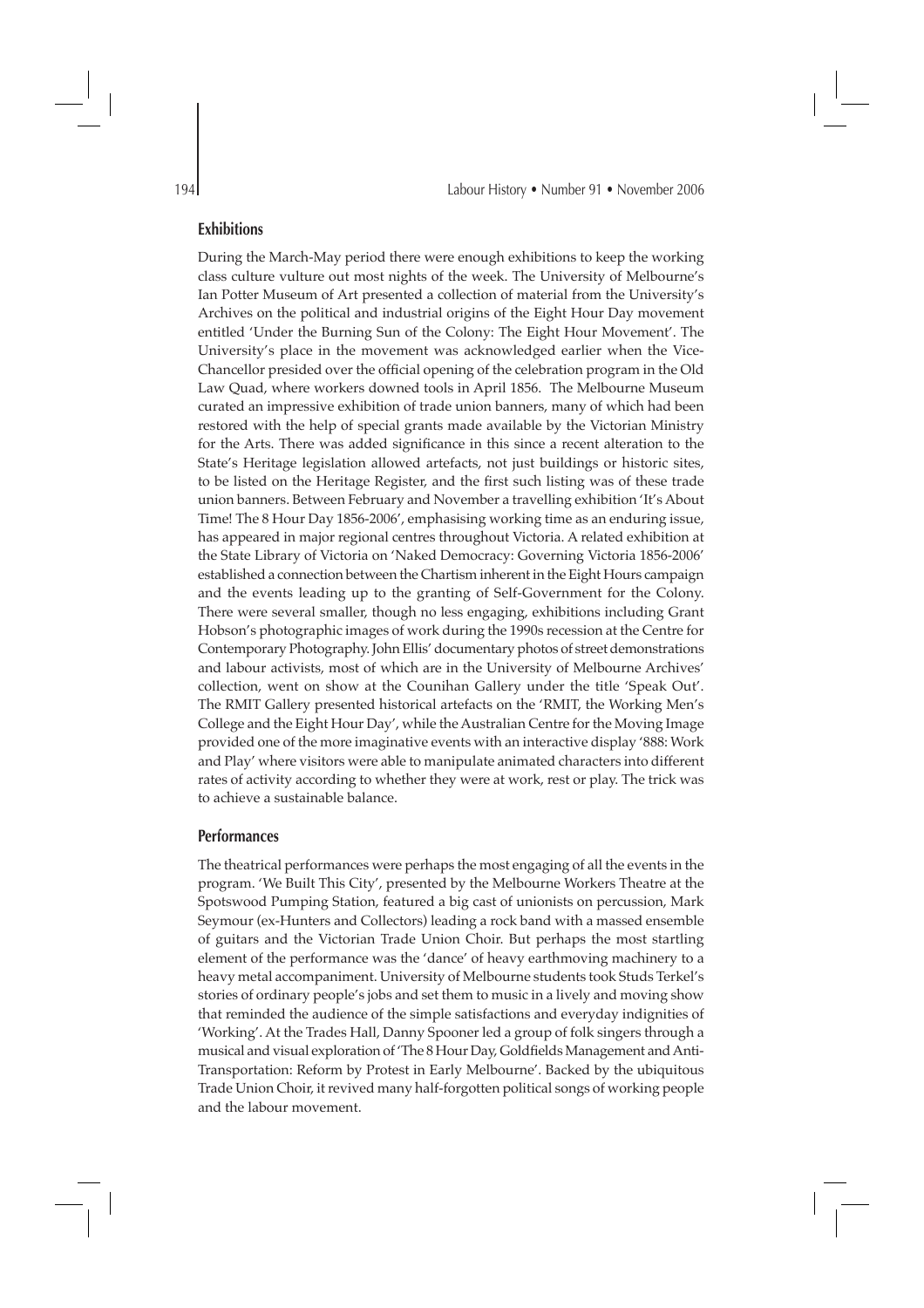#### **Public Events**

The program of public events began with a formal opening ceremony in the cloisters of the Old Law Quad at the University of Melbourne where the building workers downed tools in 1856. Hosted by Glyn Davis, it was addressed by leading trade unionists and the Minister for the Arts. Descendants of the Eight Hour Day pioneers admired the restored union banner on display and listened to rousing songs from the Trade Union Choir. In association with the twin conferences referred to below, the City of Melbourne sponsored a special Melbourne Conversations event that put together several Australian experts on contemporary working life to consider 'Working in Melbourne 1856-2056: Certainty or Uncertainty'. It was subsequently broadcast on ABC Radio National. Other media events included a two-part series on the Radio National program 'Hindsight' about the 8 Hour Day and what has happened to it in recent times.

 Perhaps the most prominent event was the re-enactment of the 21 April march from the University of Melbourne to Parliament House. The crowd assembled at the University where they heard a stirring performance of John Warner's 'Bring Out the Banners' from Danny Spooner, with songs from the students' 'Working' musical and the Trade Union Choir, briefly interrupted by speeches from a trade unionist and a labour



Photo courtesy of Peter Love

historian. They then marched through the city, music blaring from the CFMEU ute, and assembled on the steps of the Parliament where the speeches from Greg Combet and Brian Boyd were supported by Rob Hulls, the relevant Minister, denouncing the WorkChoices revolution in the working life of ordinary Australian families.

#### **Conferences**

In late June the Melbourne Branch of the ASSLH, in conjunction with the Australian Centre at the University of Melbourne organised a conference on 'Working to Live: Histories of the Eight Hour Day and Working Life'. The keynote addresses and papers concentrated on the campaign for shorter hours, the complexities of agreeing on what constituted a fair and reasonable wage, how people managed their domestic and public working lives in specific communities and how justice for some workers has been long denied. There were also some international studies that provided an interesting comparative context to the Australian experience. There is no need for a detailed commentary on the proceedings here since a special issue of this journal, in addition to the normal two, will appear next year with most of the papers from the conference included. At the end of that conference Belinda Probert delivered a robust plenary address entitled 'Would you like choices with that?': Women, work and family under Howard. Copies can be downloaded from the University of Melbourne website as a .pdf. This was immediately followed by a more contemporary conference, New Standards for New Times: The Eight Hour Day and Beyond, organised by a team from RMIT associated with the *Labour and Industry* journal. Participants at that conference addressed a range of issues associated with how Australia and other countries define and manage working-time problems that confront us all. Those papers will also be published soon.